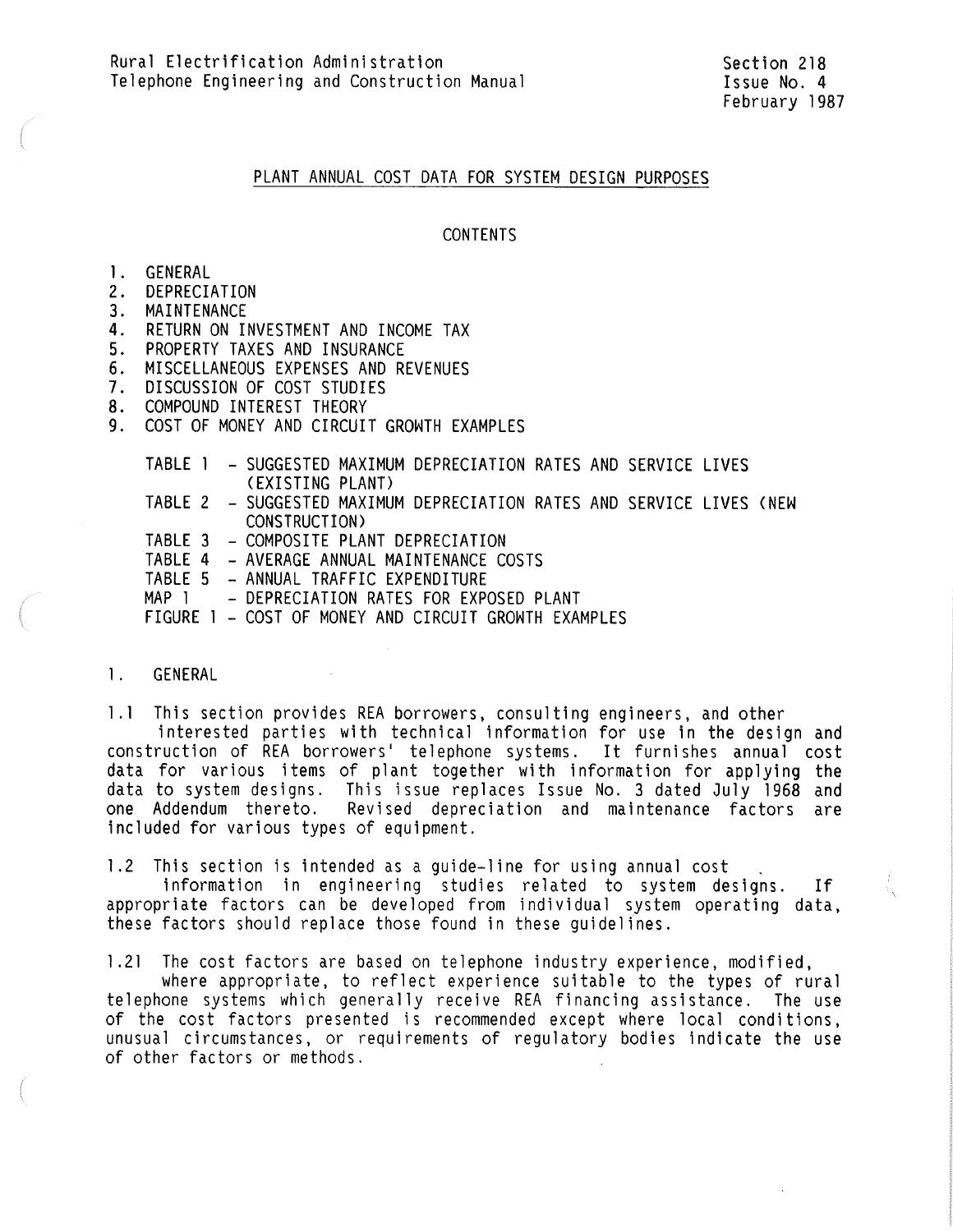1.3 The primary application of the annual cost data will be in the Area Coverage Design, the details of which are discussed in REA TE&CM 205, "Preparation of an Area Coverage Design." It is essential, however, that engineering judgment govern the design process. Initial and annual cost data are used in economic selection studies to supplement and support engineering<br>judgment and decisions. The objective is to choose the most suitable new facilities. In general, the design that has the lowest annual cost should be selected. However, other considerations such as the amount of capital required, reliability and quality of service, connecting company arrangements, availability of equipment, flexibility for meeting unforeseen conditions. or other effects on system operation may outweigh annual cost considerations.

1.4 Most of the data discussed herein applies throughout the country. Some local variations are included, where measurable differences are known to exist. There will be conditions in certain areas which will contribute to greater or lesser annual costs than those set forth. The engineer should consider these fully and in such cases use data applicable to the area. Appropriate explanations of such deviations should be included in the narrative of the Area Coverage Design or Supplemental Loan Proposal.

1.5 The following components constitute the major annual cost elements to be considered in the comparison of alternative designs. These annual cost elements are used to adapt the first cost economic comparisons of alternate designs to a time based economic comparison.

- (a) Depreciation
- (b) Maintenance
- (c) Return on investment (return on equity, debt service)
- (d) Federal, state income taxes
- (e) Property taxes and insurance
- (f) Traffic expenses
- (g) Miscellaneous expenses and revenues (toll settlements, lease of<br>facilities, pole rentals, electrical power supply costs, etc.)

### 2. DEPRECIATION

2.1 Depreciation is defined as an expense due to loss in service life not<br>restored by maintenance. It is caused by wear and tear, decay,<br>obsolescence, and inadequacy. Additional causes may be changes in the art,<br>fluctuatio fluctuations in demand, and legal requirements. established to charge the expected loss in value of a plant component to system operating costs during the expected service life of the component.

2.2 Depreciation rates distribute the original costs, other components of<br>plant and other tangible capital assets (plus cost of removal less<br>salvage where applicable) in a definite manner over the period of expected<br>servic the time of installation of the unit and the time of its retirement.

2.3 Table l (Suggested Maximum Depreciation Rates and Service Lives) lists values for use with items of existing plant. These depreciation rates are recommended for the country as a whole.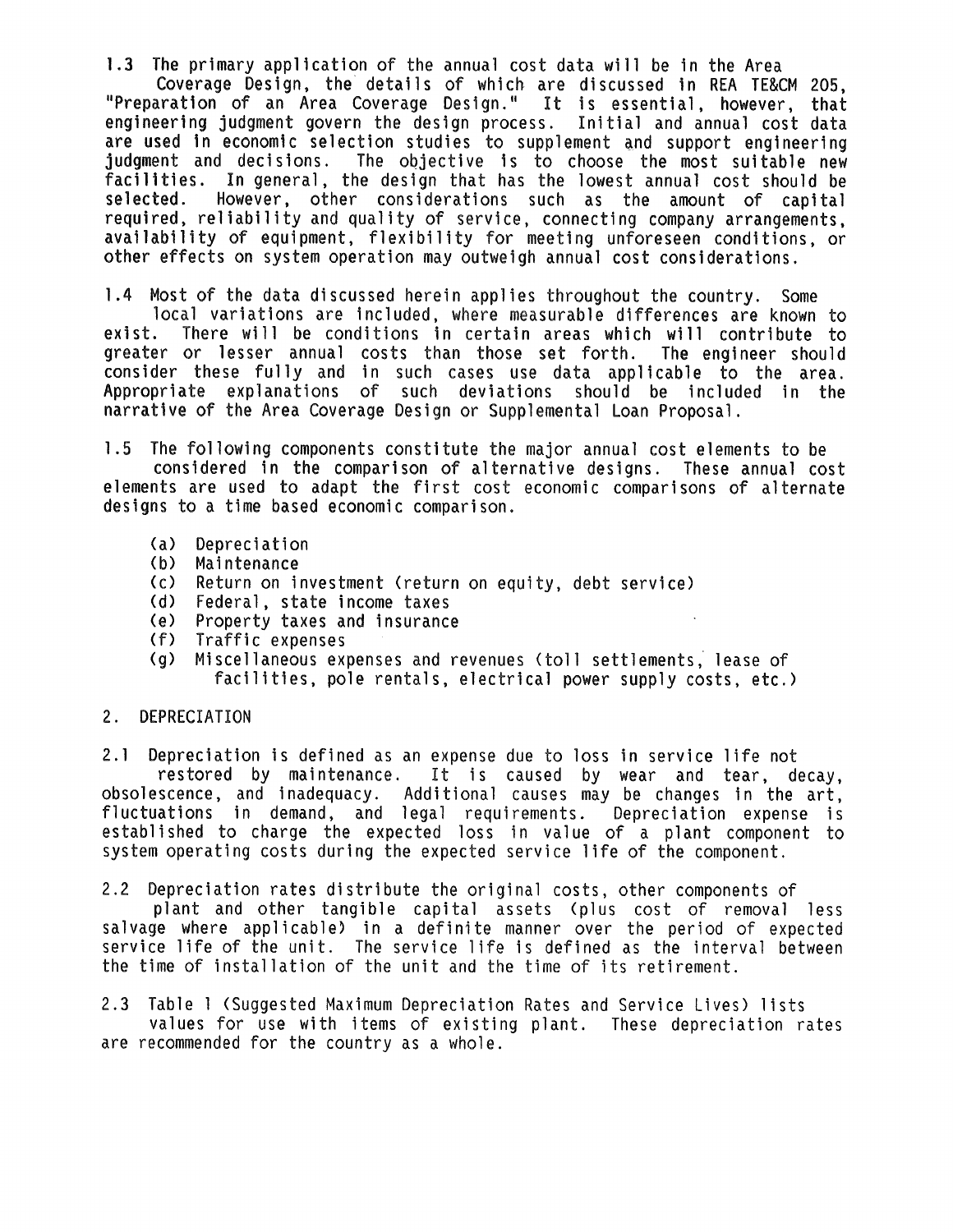2.31 Table 2 (Suggested Maximum Depreciation Rates and Service Lives) lists values for use with items of new plant construction. These depreciation rates are recommended for the country as a whole.

2.32 Table 3 (Composite Plant Depreciation) was created from data collected approved by the applicable PSC (Public Service Commission) in their states. A weighting factor was developed for each of four classes of borrowers (large holding companies, small holding companies, small commercial companies and cooperatives) to adjust their reported share of the Plant-in-Service balance to the total value reported in the annual Statistical Report. provided the basic data from which REA determined the rates listed in Tables 1 and 2.

2.33 Occasionally items of plant may be depreciated at an accelerated rate because of planned retirement much shorter than their useful serice life. Depreciation rates based on the expected life should be calculated for such items.

2.34 The life of exposed plant items is reduced in coastal, industrial, and<br>other areas with corrosive atmospheres. The depth of the coastal area<br>ranges up to 20 miles from the ocean. Map 1 shows the general outline of coastal areas and other areas where higher depreciation rates for exposed plant may be justified.

2.35 From experience within the operating region of a project, the engineer<br>must determine any conditions which will indicate the possibility of<br>accelerated corrosion. Such conditions might include industrial or mining<br>ins is present. Also hot, humid areas may be a cause of serious corrosion such as where Spanish Moss grows and collects along the lines.

2.36 Although corrosion is probably the most widespread factor in accelerated deterioration of outside plant, the engineer must be aware of other factors that may be only local or regional in nature. For example, some factors may be rodent damage, extreme temperatures or wind driven sand or abrasives.

3. MAINTENANCE

3.1 Maintenance expense is the cost incurred in connection with the repair,<br>inspection, adjustment, cleaning, and rearranging of plant components and<br>the replacement of "minor" components of plant. Minor components are tho Communication Commission (FCC) Uniform System of Accounts. Table 4 (Average Annual Maintenance Costs) lists estimated factors for use in comparative studies.

3.2 The maintenance experience of operating telephone companies indicates that factors which result in substantial variations in the initial cost of identical items of plant in different parts of the country are not necessarily reflected in maintenance expense. Therefore, the method of expressing maintenance costs as a percentage of initial cost may lead to erroneous conclusions. For this reason, annual maintenance charges are almost entirely expressed as annual cost per unit of plant.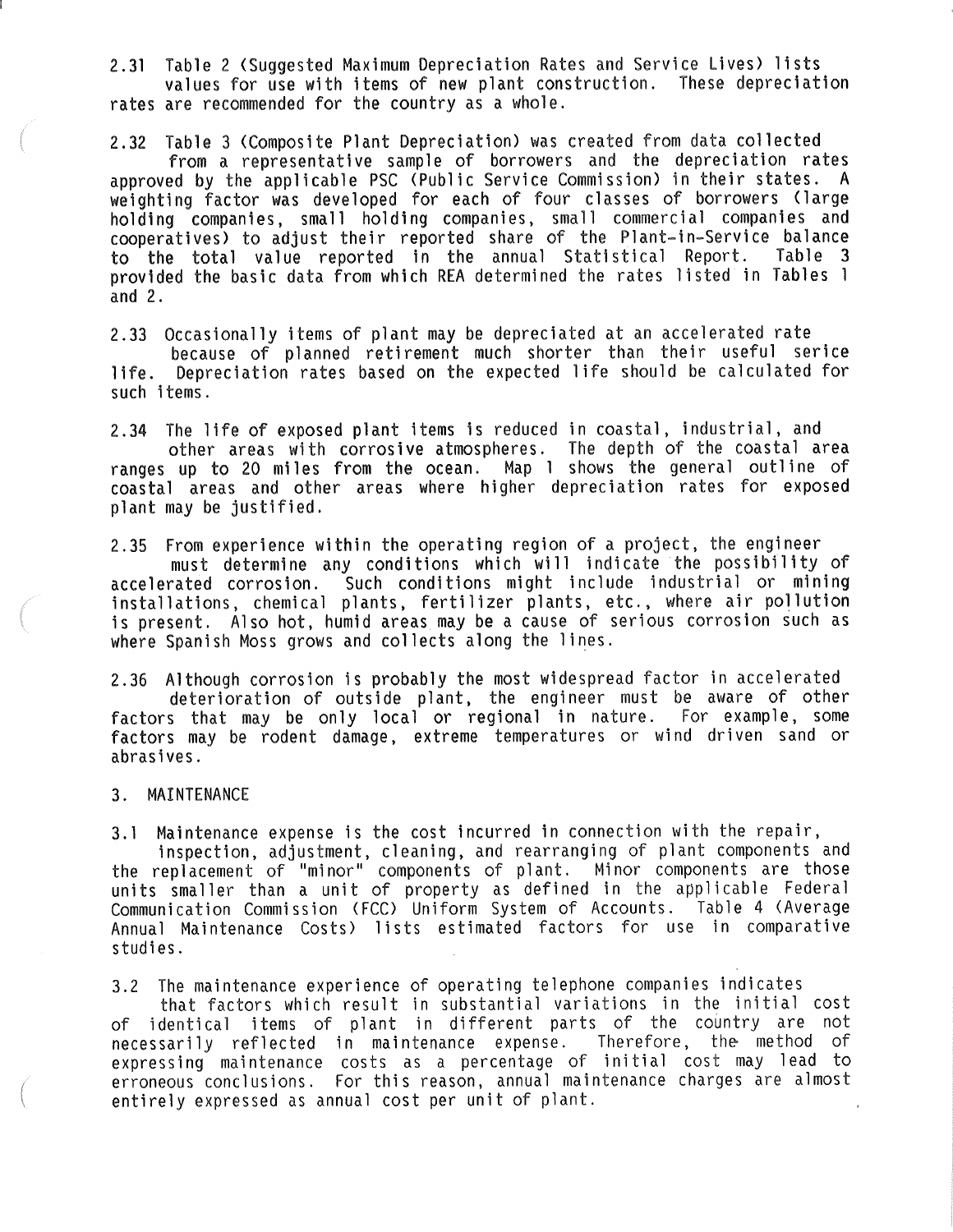3.3 The engineer may adjust the estimate of annual maintenance costs for the<br>local situation where justifiable. Local maintenance cost experience<br>should be a minimum of duration of 2-3 years and pertain to the particular<br>p

4. RETURN ON INVESTMENT AND INCOME TAXES

4.1 Two other components of annual cost are the return on the investment (both loan and nonloan funds) and income taxes. Because of the relationship between these two items, they have been combined into a single factor for purposes of these studies. The amounts required for these purposes will depend on the borrower's form of organization, practices of its management, its capital structure, and any limitations imposed by Federal or<br>State regulatory bodies.

4.2 The following example illustrates a method of computing a single factor covering both the return on investment and income taxes:

|     | (a) Total REA loans outstanding (Original Loan Amounts).            | \$900,000   |
|-----|---------------------------------------------------------------------|-------------|
|     | (b) Total equity capital (capital stock, surplus                    |             |
|     | memberships, patronage capital, etc.).                              | 100,000     |
|     | (c) Total investment of capitalization.                             | \$1,000,000 |
|     | (d) Annual interest on REA loans (8% of (a)).                       | 72,000      |
|     | (e) Annual return on equity capital and/or margin                   |             |
|     | for contingencies, etc. (for example, $12.75%$ of $(b)$ ). $12,750$ |             |
|     | (f) Federal, State, and local income taxes, if any.                 |             |
|     | (Determine borrower's ratio of such taxes to its                    |             |
|     | net income or margin in latest year, (for example,                  |             |
|     | 40%), and apply this ratio to (e)).                                 | 5,100       |
| (q) | Required "Return and income taxes" (equals the sum                  |             |
|     | of items (d), (e), and (f) for corporations paying                  |             |
|     | income taxes or items (d) and (e) for most nonprofit                |             |
|     | corporations paying no income taxes).                               | 89,850      |

4.3 Factors developed from a borrower's experience should be modified when<br>necessary to reflect changes in the relative amounts of loan and equity capital, tax rates, etc. The component for return and income taxes should then be tested to ascertain that it will provide the flow of cash required.<br>For example:

| (a) Return and income taxes (net income or margin     |   |           |
|-------------------------------------------------------|---|-----------|
| before interest and income taxes).                    | S | 89,850    |
| (b) Less income taxes, if any.                        |   | 5,100     |
| (c) Net operating income or margin.                   |   | 84,750    |
| (d) Add depreciation (based on borrower's experienced |   |           |
| or proposed composite rate).                          |   | 63,600    |
| (e) Available for debt service.                       |   | \$148,350 |
| (f) Less debt service (composite rate of amounts      |   |           |
| originally borrowed) (example, 5% of \$2,000,000).    |   | 100,000   |
| (g) Available for contingencies, additions and        |   |           |
| replacements, dividends, etc.                         |   | 48,350    |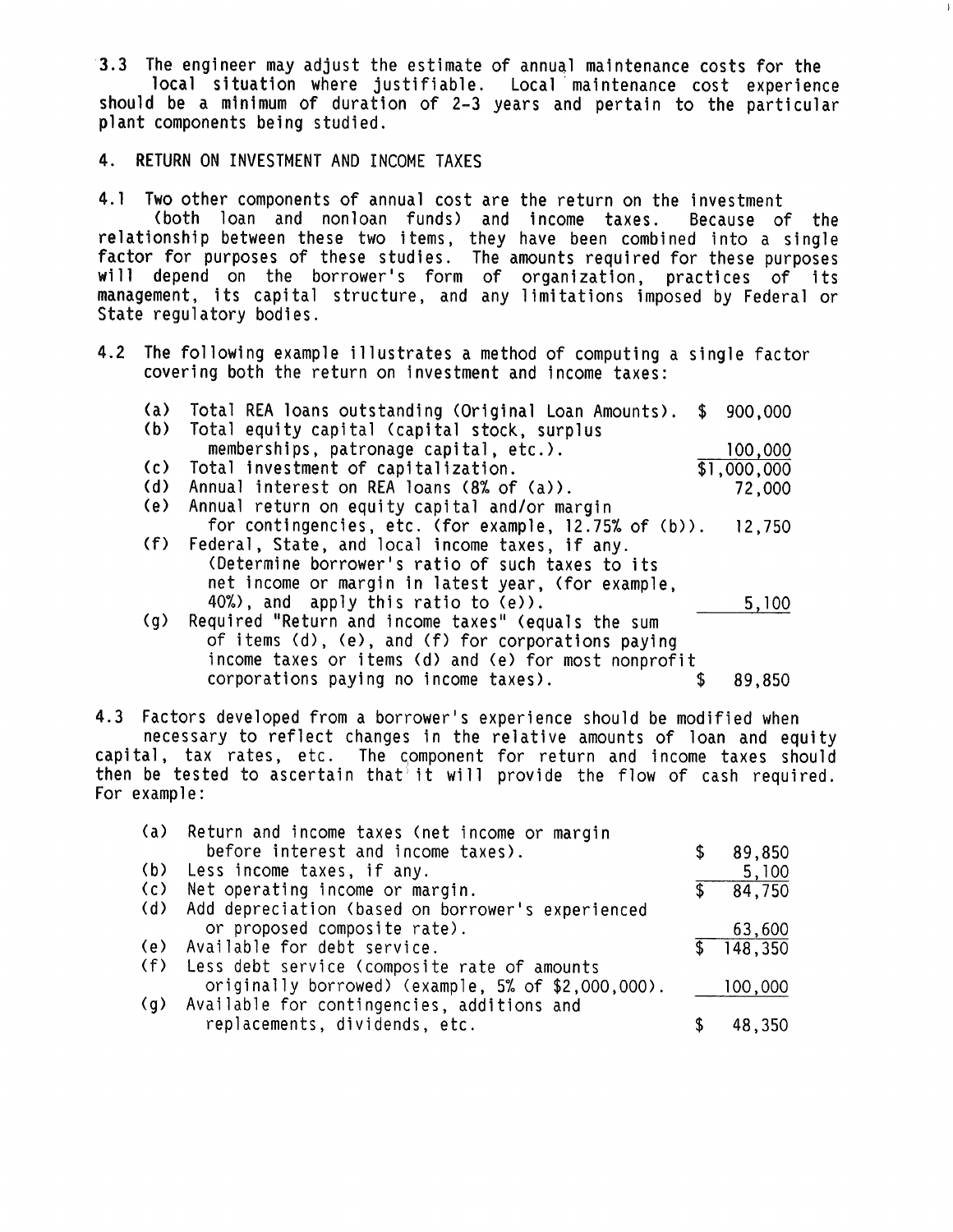4.31 To ensure adequate provision for plant replacements during the debt amortization period, item (g) should be equal to at least one-half of item (d).

4.4 The annual charge factor for return and income taxes should be developed jointly by the borrower and the engineer. The engineer will be required to estimate the cost of construction. The borrower will indicate the nonloan funds furnished by the corporation, the desired rate of return on this investment, tax criteria, etc.

5.0 PROPERTY TAXES AND INSURANCE

5.1 Property taxes for operating telephone systems are frequently expressed<br>as a percentage of the cost of construction even though, in some states,<br>property assessments are based on physical units rather than on the book of plant.

5.2 No suitable method of estimating property tax has been devised for new systems which would not tend to penalize higher first cost designs of some components of the system. It is therefore desirable not to include property tax in the annual cost studies of designs for new systems unless local data is available which will provide a reasonable estimate of the expected tax.

5.3 The property tax (expressed as a percentage of the cost of construction)<br>of existing systems having approximately the same cost per station as the proposed addition should be used in the system design studies of the<br>addition. This situation may arise for supplemental designs or when designs are prepared on a sectional basis.

5.4 The rates for fire and extended coverage insurance on buildings and their<br>contents vary for many reasons. Attended or unattended operation, type<br>of construction, method of heating, location and size of building are a f the variables. Variations in rates as great as ten to one are possible so that with careful attention this annual operating expense associated with buildings and their contents can be materially reduced.

5.41 The engineer should obtain information on fire and extended coverage insurance rates locally because geographical variations make national generalizations unrealistic.

5.42 Before preparing plans and specifications for a building, the engineer should determine that the total estimated annual cost for the building is a minimum and that the locally derived insurance rates are applied.

6.0 MISCELLANEOUS EXPENSES AND REVENUES

6.1 The toll settlement and operator dial service assistance (DSA) agreements are two contracts which frequently enter into economic selection studies relating principally to toll line ownership, toll terminal locations, automatic toll ticketing, or station identifying service. Agreements for the joint use of plant with other utilities or leasing of facilities from or to other Intra-LATA or Inter-LATA carriers also affect annual charges. Portions of plant involved in such agreements and therefore, should be considered in annual cost studies where applicable.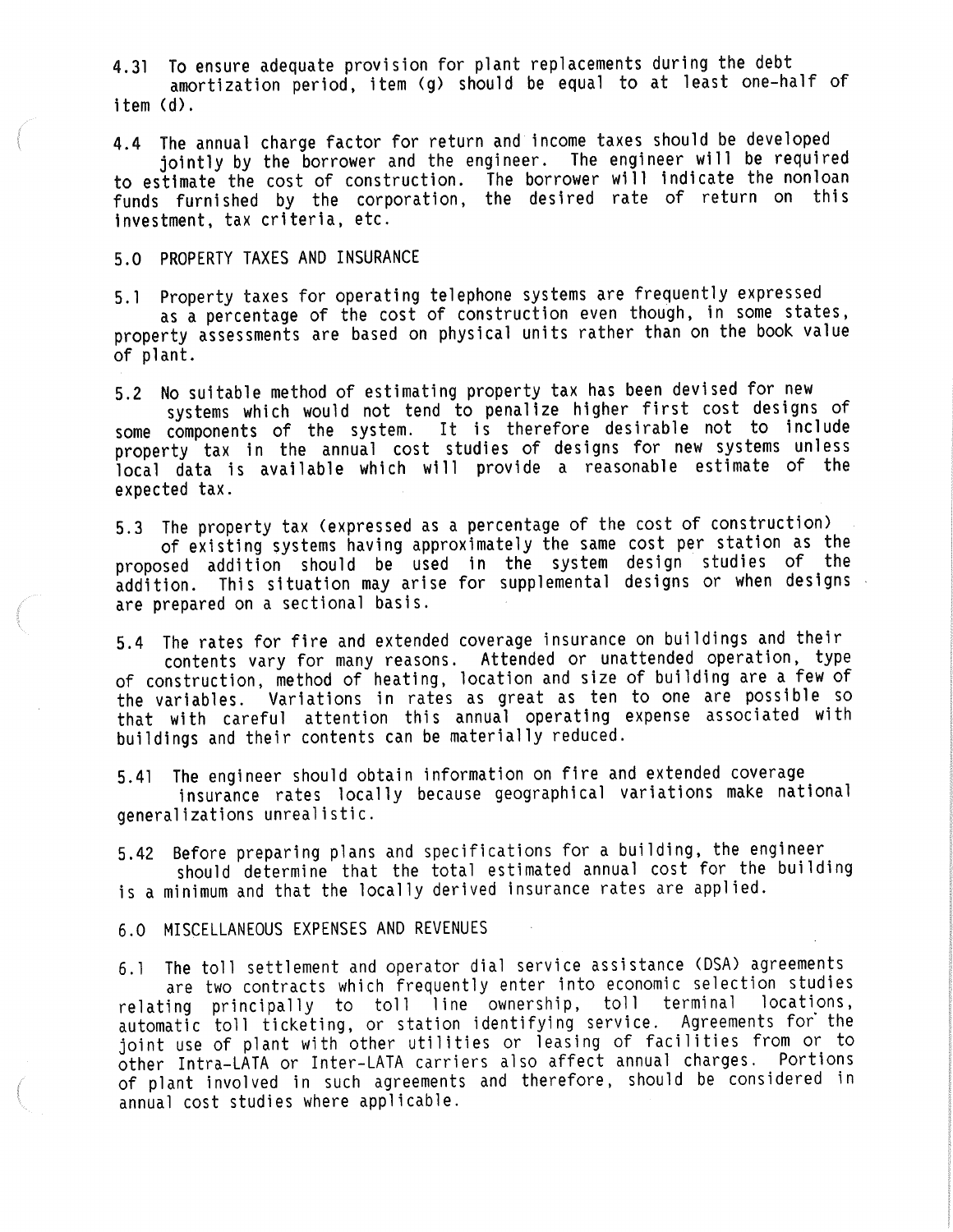6.2 Traffic expenses are the direct and indirect expenditures for providing operators to process telephone calls and to assist subscribers. An estimate of these expenditures is required in cost studies which compare the cost of providing ticketing or dial assistance services, versus having the connecting company provide them.

6.3 Table 5 (Annual Traffic Expenditure) lists expenses for various numbers of switchboard positions. The costs shown are for full time attendance of the switchboard.

TABLE 5 Annual Traffic Expenditure

| Number of Position | Traffic Expense*          |
|--------------------|---------------------------|
|                    | 100%                      |
|                    | 175%                      |
| 3                  | 240%                      |
| 4                  | 300%                      |
| 5                  | 350%                      |
| 6 or<br>more       | add 50% for each position |

\*Use local loaded wage rate for one full-time operator and multiply by<br>appropriate\_percentage.

## 7. DISCUSSION OF COST STUDIES

7.1 Engineering studies for the economic selection of alternatives concerning<br>the renewal or extension of telephone facilities should convert all costs<br>to a common base for comparison. The Present Worth of Annual Charge (P making PWAC comparisons should include all expenses incurred by virtue of each<br>alternative investment. These include depreciation, maintenance, cost of money, and other expenses as previously described. Expenses for plant additions to be made at different times should be considered in the study in such a manner as to determine the proper relationship between alternative<br>plans, The present worth costs of a new facilities should be supplemented The present worth costs of a new facilities should be supplemented where applicable to include the continuing present worth costs of plant items that are being replaced.

7.2 When the PWAC comparison for two or more plans indicate less than 10 percent difference, other factors should be carefully considered in the recommendation of the optimum plan. Such factors as obsolescence, flexibility for growth, etc., may have an important bearing on the decision.

7.3 A detailed explanation of the development of PWAC studies can be found in TE&CM 219, "Present Worth of Annual Charge Studies for System Design".<br>In addition, examples of the use of PWAC studies in outside plant design can be found in TE&CM 231, Issue 2, "Design Techniques of Feeder-Distribution<br>Cable Engineering (SAVE)" and in TE&CM 232, Issue 2, Transmission Design and<br>Costs Considerations of Feeder-Distribution Cable Engineering (SAVE)".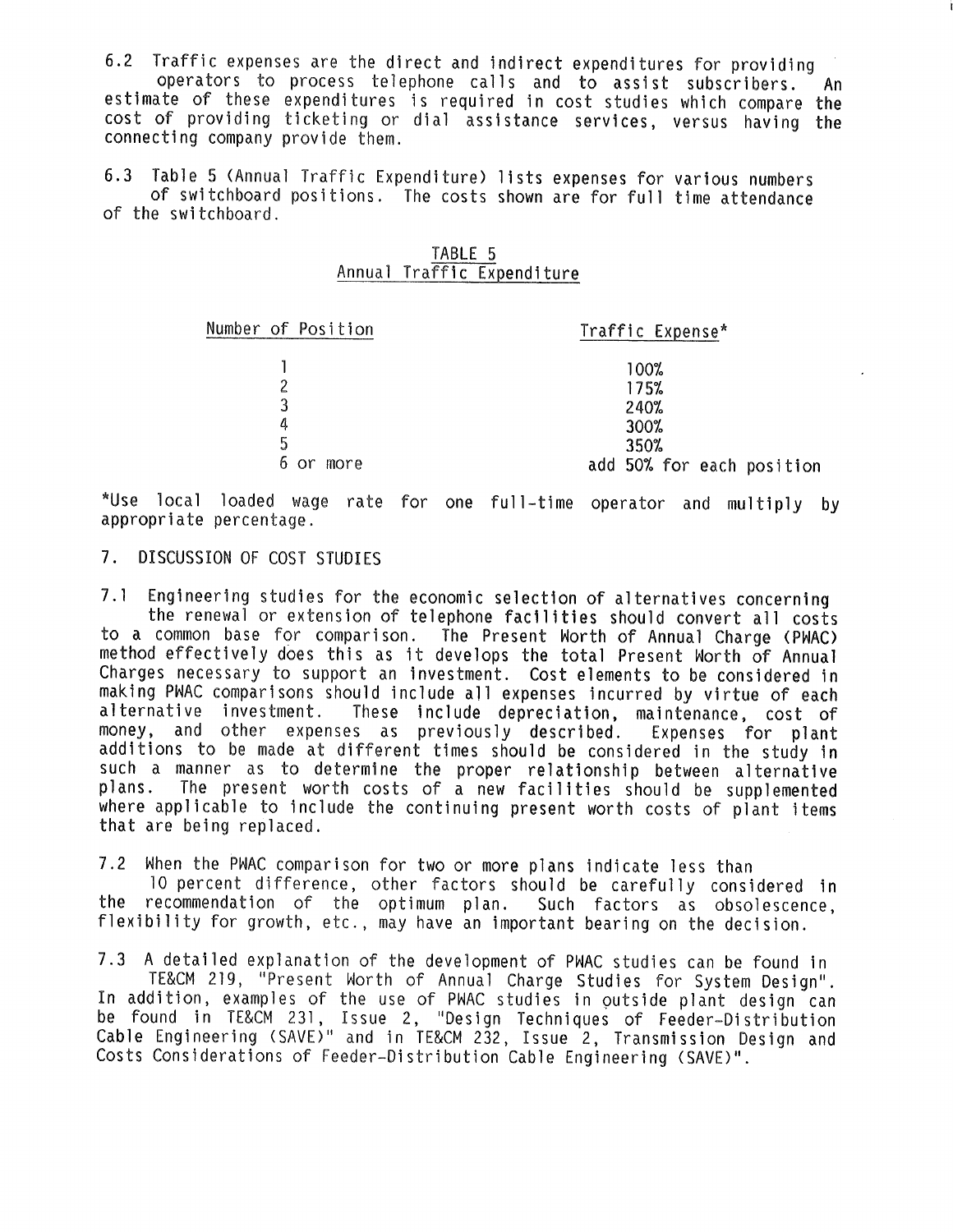8.1 For many years, the interest rate and REA's decision to provide financial<br>assistance to construct telephone plant capacity sufficient for 5 years growth made present worth annual charge studies unnecessary.

8.2 The variable interest rates, the wide divergence in growth rates between borrowers and between exchanges in the same system, and the impracticality of attempting to reinforce buried cables several times now make presen present worth of annual charge studies worthwhile. familiarize themselves with books such as "Engineering Economy" by the A.T. & T. Engineering Department, or "Engineering Economics" by Ollie Smidt. A more general book on engineering economics such as "Engineering Economy" by Grant and Ireson is also recommended.

8.3 Figure l (Cost of Money and Circuit Growth Nomograph) has been included to help in decision making. It can be used in determining whether a larger cable should be installed initially or to compare different size installations of electronic equipment. Because of the difference in annual charges, it should not be used to compare electronic reinforcement with cable and 232 for examples of reinforcement.

## 9. COST OF MONEY AND CIRCUIT GROWTH EXAMPLES

9.1 In the following examples, the Future Worth refers to the number of dollars that will be required to do some predetermined construction at some time in the future. In annual cost studies, items that are identical should be removed from the analysis. Figure 1 is another example of removing identical costs from alternative studies. A basic assumption was made that the Depreciation, Maintenance, Taxes, and other annual charges can be expressed as a percentage of the installed cost of the facilities and the sum<br>of these individual percentages is identical for the two plans. Therefore, of these individual percentages is identical for the two plans. all annual charges except the cost of money can be removed from the analysis. This is a reasonable assumption when comparing two cables of the same type or two electronic plans. It is not a valid assumption when comparing a cable reinforcement with an alternative carrier reinforcement.

9.2 Examples are provided to show some uses of the Cost of Money and Circuit<br>Growth Nomograph. The nomograph is a very convenient tool to help decide<br>plant design issues. The method shown in Example 1 (paragraph 9.42) gene justifies an increased number of pairs for cables 50 pair and smaller than the minimum recommendations found in TE&CM 210, "Telephone System Design-Sizing Criteria." The example does not take into consideration the costs of converting the feeder portion of the cable to distribution use, which will vary due to factors such as distance from central office, size of reinforcing cable, or the type of electronic reinforcing facility. These factors should be considered in an actual study. Decisions made through the use of the nomograph generally reduce considerably the effort required to complete the full fledged alternative studies.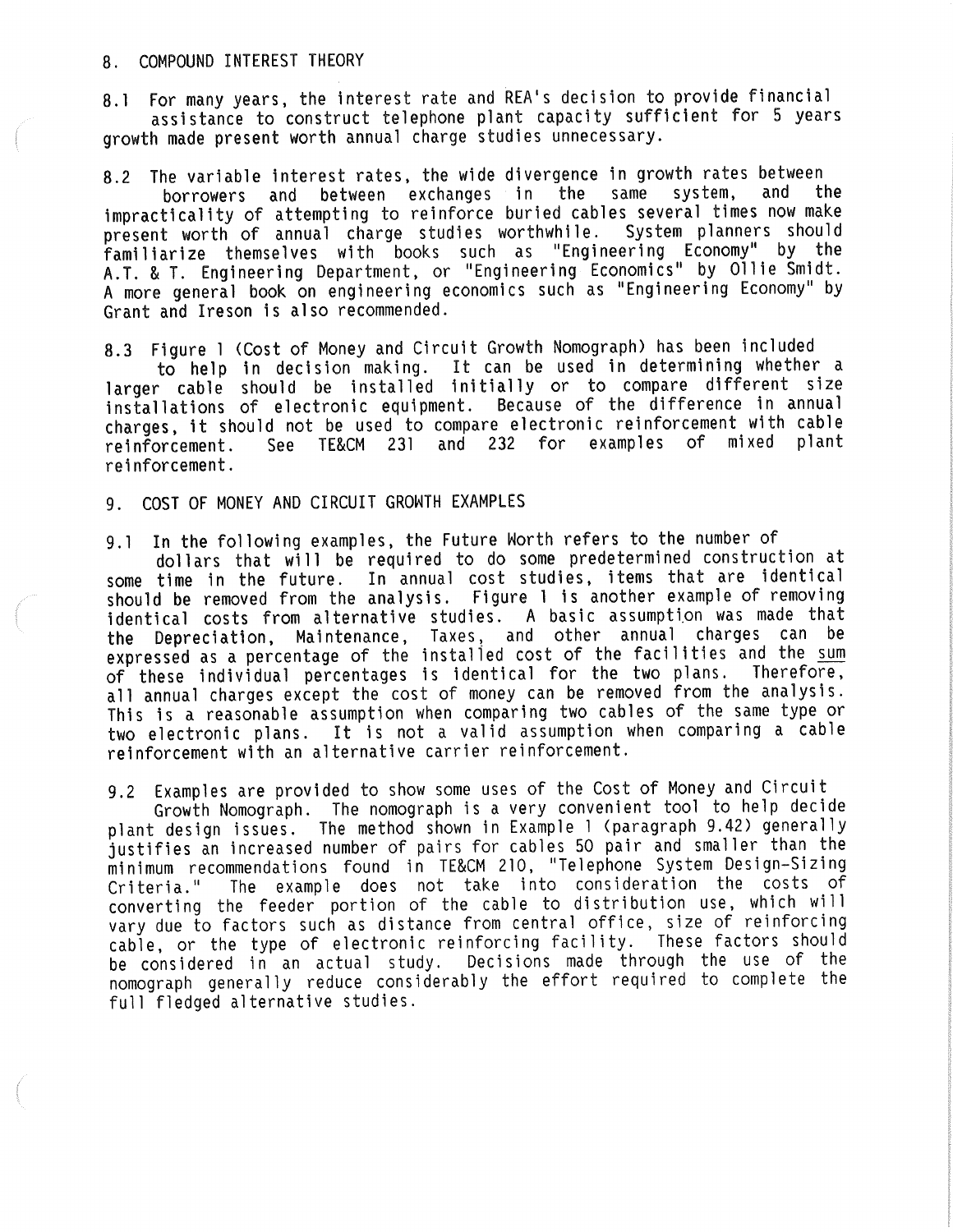9.3 When uniform growth is expected in an exchange, the maximum fill of the various size cables can be determined on the nomograph. Since in most rural systems cables of 200 pair and less generally contain both feeder and distribution complements, the maximum fill referred to should generally apply to the distribution pairs. It is expected that during the life of the cable the feeder pairs will gradually be converted to distribution use by applying pair gain devices to a reduced number of feeder pairs or by transferring the feeder circuits to an all feeder cable. TE&CM 628 "Plastic Insulated Cable Plant Layout" defines feeder and distribution pairs.

9.4 USE OF FIGURE l

9.41 In Example l, another identical cost is removed from the two plans. The cost of the initial installation of a 25 pair cable is eliminated from consideration by deducting its costs from both plans. The present worth of the second 25 pairs in the 50 pair cable is the difference between the cost of the 50 pair and the 25 pair cables. The future worth is the cost of installing a second 25 pair cable in the breakeven year.

9.42 Example 1: If (1) a 4.5 KF (kilofoot) length of 25-24 cable costing \$3,500 initially (and 15% additional in 5 or more years in the future) has 8 distribution pairs and 7 feeder pairs working at cutover, (2) a 50-24 cable costing \$5,000 would appear to meet substantially all of the 25-year requirements of the serving area, (3) the compound interest rate is 8 percent, and (4) the circuit growth rate in this length of cable is expected to be 5 percent compounded annually:

- a. What is the minimum number of years before reinforcement of the 25 pair cable with another 25 pair cable is economical?
	- First compute the ratio of the future expenditure for the second 25 pair cable to the incremental cost of the second 25 pair in the 50 pair cable.

 $\frac{(FW)}{(PM)}$  =  $\frac{$3,500 + (.15 \times $3,500)}{$3,500}$  =  $\frac{$4,025}{$1,500}$  = 2.7  $(PW)$   $\overline{55,000 - 53,500}$ 

- Using Figure l and a straight edge, connect this ratio (2.7) to the cost of money (8 percent), and read the breakeven year (approximately 13 years). Reinforcement of the 25 pair cable with a second 25 pair cable should not take place in less than 13 years or initial installation the 50 pair cable would be more economical.
- b. With the economical choice at 13 years and if the total pair growth is 5 percent, what is the maximum fill?

The economical maximum fill is determined by laying a straight edge between 13 years and 5 percent growth and is approximately 55 percent.

c. What is the economical choice in this case?

With 8 initial distribution pairs (32 percent fill), and 15 total initial feeder plus distribution pairs (60 percent fill) the 25 pair cable appears adequate.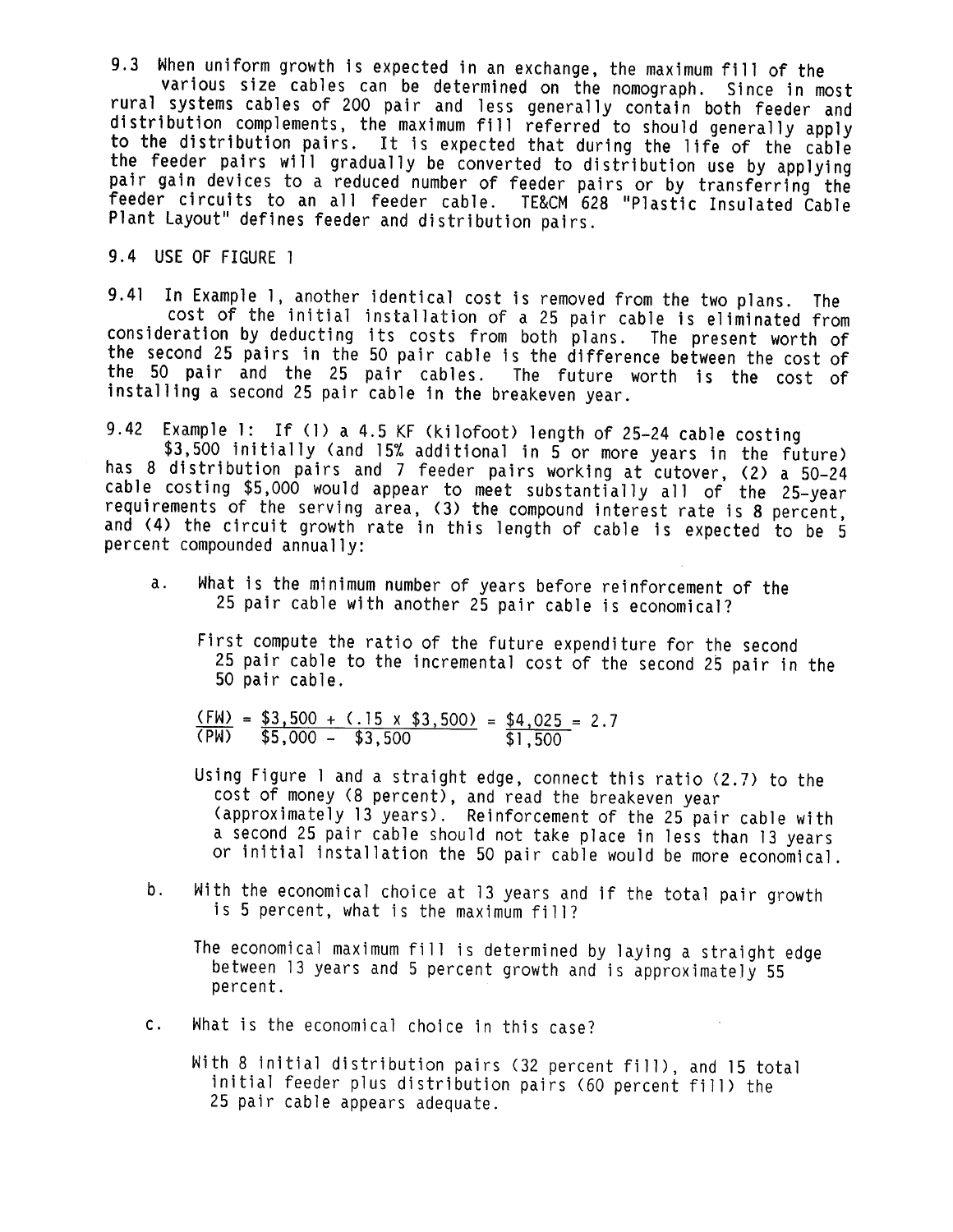9.43 Example 2: If (1) analog station carrier can be installed in 8 channel<br>groups or digital subscriber carrier in 24 channel groups, (2) field<br>installation of groups at a particular location is to be made no more than once in 18 months, (3) annual circuit growth is 10 to 15 percent (4) one channel is used for maintenance and (5) one channel is reserved to provide new service quickly.

a. From Figure 1, what is the recommended percentage for working versus wired channels:

If the breakeven year is 1 1/2, the percent circuit growth is 15, and the recommended maximum working fill is 80 percent.

b. What is the recommended fill range for one or more 8 channel groups of station carrier at the same location?

|                     | Minimum Working Fill    | Maximum Working Fill    |  |  |  |
|---------------------|-------------------------|-------------------------|--|--|--|
|                     | $(2$ channels - Min.)   | (80% Max.)              |  |  |  |
| Group 1             | 2 out of $8 = 25%$      | 6 out of $8 = 75%$      |  |  |  |
| Groups $1 & 2$      | 7 out of $16 = 43%$     | 12 out of $16 = 75%$    |  |  |  |
| Groups $1, 2, 8, 3$ | 13 out of $24 = 54\%$   | 19 out of $24 = 79%$    |  |  |  |
| Groups 1, 2, 3, & 4 | $20$ out of $32 = 62\%$ | $25$ out of $32 = 78\%$ |  |  |  |

c. What is the recommended percentage working fill range?

25 percent to 79 percent.

d. What is the recommended percentage fill for one or more 24 channel subscriber carrier groups at the same location?

|                    | Minimum Working Fill<br>$(2 \text{ channels} - \text{Min.})$ | Maximum Working Fill<br>$(80\% \text{ Max.})$ |  |  |  |
|--------------------|--------------------------------------------------------------|-----------------------------------------------|--|--|--|
| Group 1            | 2 out of $24 = 8\%$                                          | 19 out of $24 = 79%$                          |  |  |  |
| Group $1 & 2$      | 20 out of $48 = 41\%$                                        | 38 out of $48 = 79%$                          |  |  |  |
| Group $1, 2, 8, 3$ | 39 out of $72 = 54\%$                                        | 57 out of $72 = 79%$                          |  |  |  |
| Group 1, 2, 3, & 4 | 58 out of $96 = 60\%$                                        | 76 out of $96 = 79%$                          |  |  |  |

e. What is the recommended percentage working fill range?

8 Percent to 79 Percent.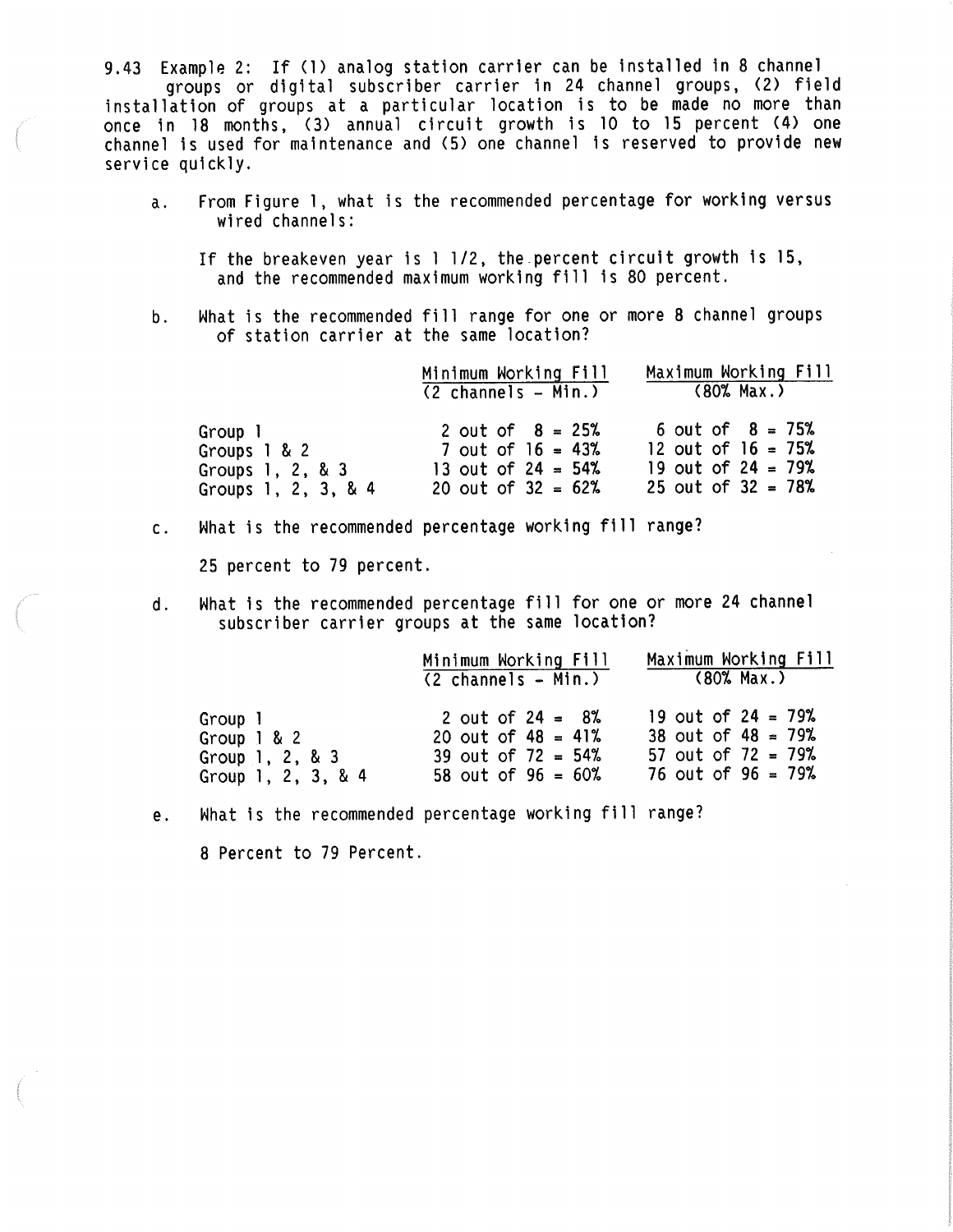$\mathcal{L}^{\text{max}}_{\text{max}}$  .

 $\label{eq:2.1} \frac{1}{\sqrt{2\pi}}\int_{\mathbb{R}^3}\frac{d\mu}{\sqrt{2\pi}}\left(\frac{d\mu}{\mu}\right)^2\frac{d\mu}{\sqrt{2\pi}}\frac{d\mu}{\sqrt{2\pi}}\frac{d\mu}{\sqrt{2\pi}}\frac{d\mu}{\sqrt{2\pi}}\frac{d\mu}{\sqrt{2\pi}}\frac{d\mu}{\sqrt{2\pi}}\frac{d\mu}{\sqrt{2\pi}}\frac{d\mu}{\sqrt{2\pi}}\frac{d\mu}{\sqrt{2\pi}}\frac{d\mu}{\sqrt{2\pi}}\frac{d\mu}{\sqrt{2\pi}}\frac{d\$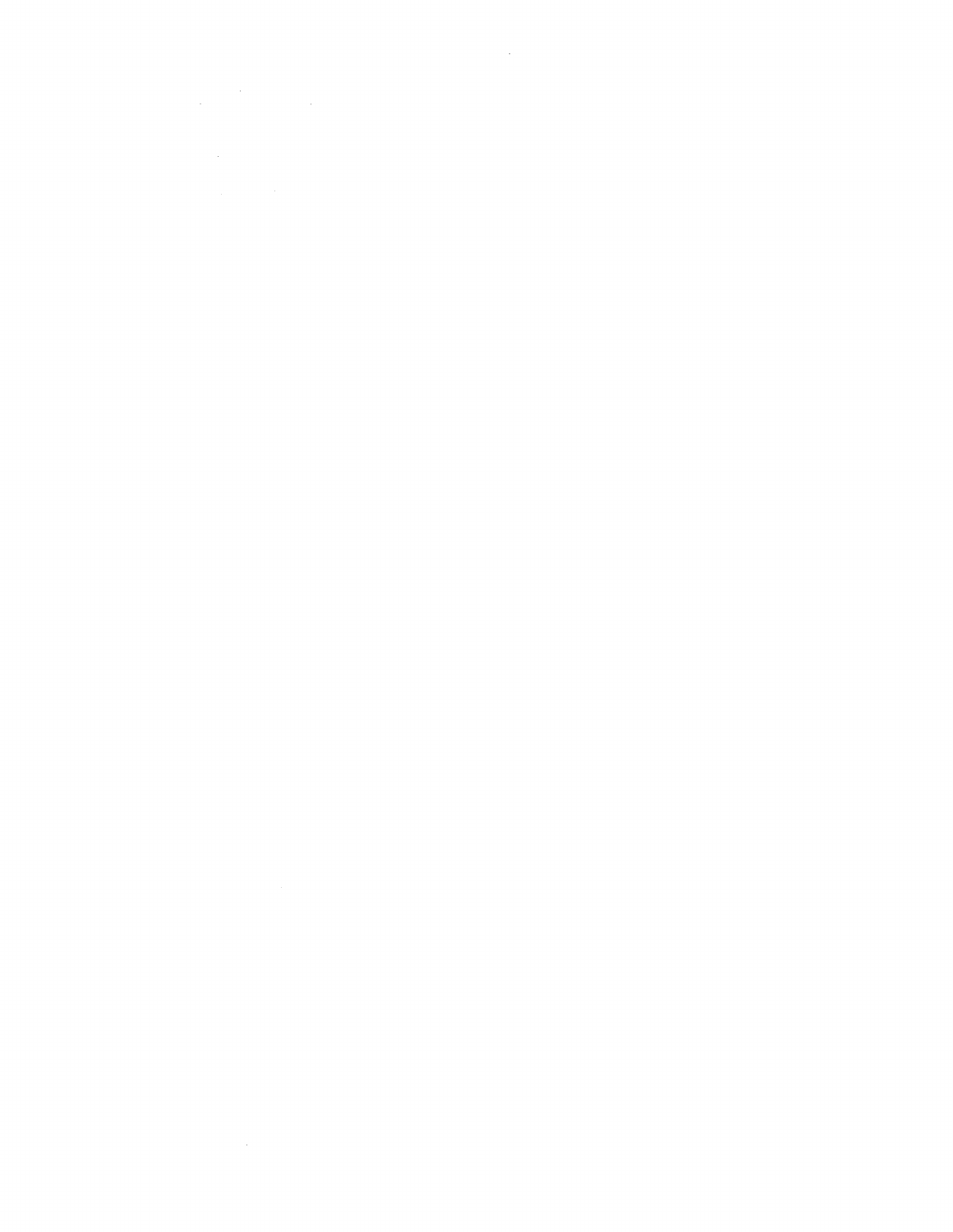# TABLE l

### SUGGESTED MAXIMUM DEPRECIATION RATES AND SERVICE LIVES (EXISTING PLANT)

| DEPRECIATION<br><b>ACCOUNT</b>                | MAXIMUM<br>DEPRECIATION<br>RATE (%/YR) | <b>SERVICE</b><br><b>LIFE</b><br>(YRS) |
|-----------------------------------------------|----------------------------------------|----------------------------------------|
| 212.0 BUILDINGS                               | 4.00                                   | 25                                     |
| 221.0 CENTRAL OFFICE EQUIPMENT-GENERAL        | 9.00                                   | $\overline{11}$                        |
| 232.0 STATION CONNECTION-OTHER                | 6.00                                   | 17                                     |
| 241.0 POLE LINES                              | 6.00                                   | 17                                     |
| 242.1 AERIAL CABLE                            | 5.00                                   | $\overline{20}$                        |
| 242.2 UNDERGROUND CABLE                       | 3.50                                   | 29                                     |
| 242.3 BURIED CABLE                            | 4.50                                   | 22                                     |
| 242.4 SUBMARINE CABLE                         | 5.00                                   | 20                                     |
| 243.0 AERIAL WIRE                             | 15.00                                  | $\bar{\bar{7}}$                        |
| 244.0 UNDERGROUND CONDUIT                     | 3.00                                   | 33                                     |
| 261.0 FURNITURE/OFFICE EQUIPMENT              | 10.00                                  | 10                                     |
| 254.0 MOTOR VEHICLE                           | 20.00                                  | 5                                      |
| ALL BUILDING COMPOSITE                        | 4.00                                   | 25                                     |
| ALL CENTRAL OFFICE EQUIPMENT COMPOSITE 9.00   |                                        | $\overline{11}$                        |
| ALL CUSTOMER PREMISE EQUIPMENT COMPOSITE 6.00 |                                        | 17                                     |
| 4.70<br>ALL OUTSIDE PLANT COMPOSITE           |                                        | 21                                     |
| ALL GENERAL COMPOSITE                         | 16.10                                  | 6                                      |
| ALL PLANT COMPOSITE                           | 6.60                                   | 15                                     |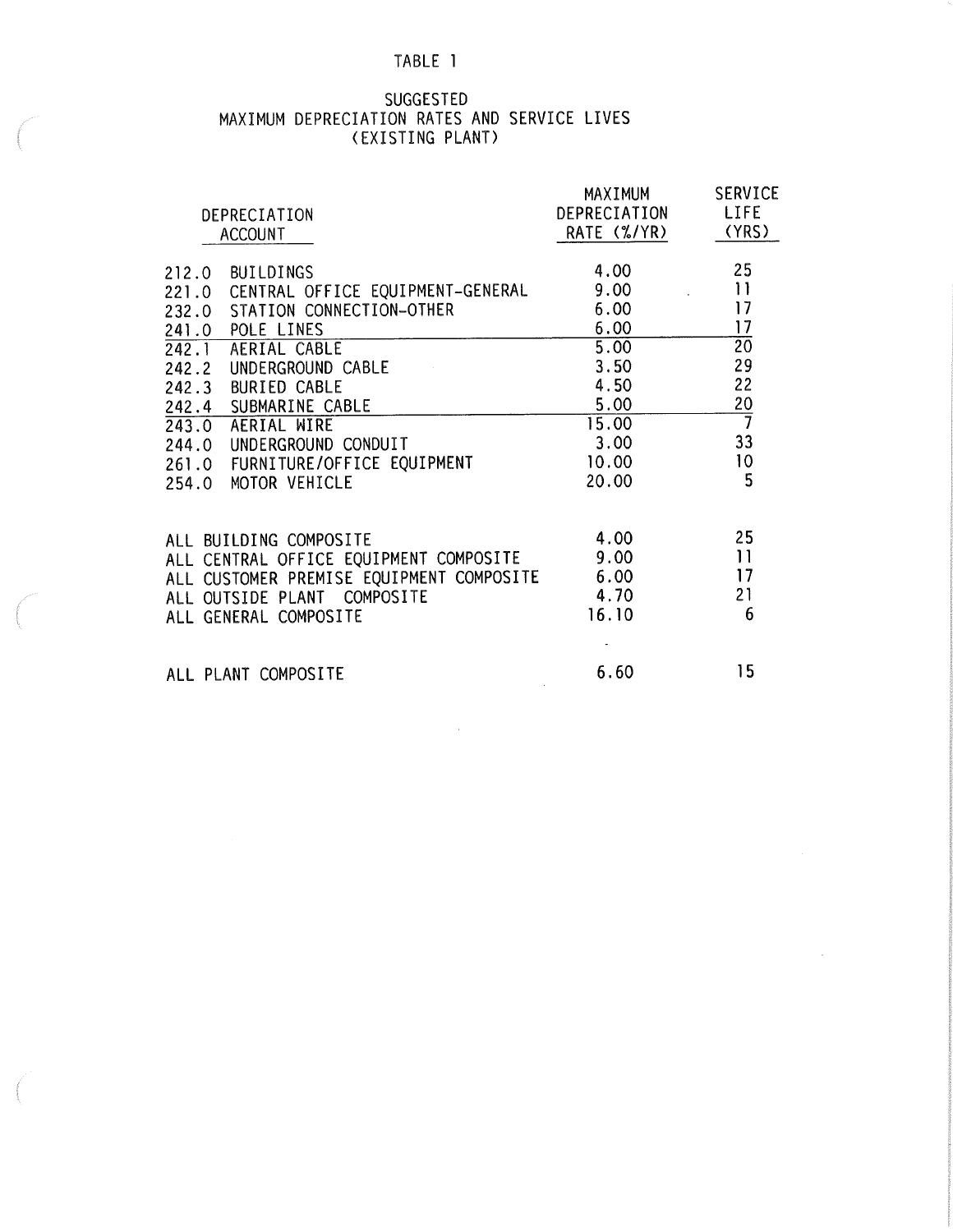# TABLE 2

## SUGGESTED MAXIMUM DEPRECIATION RATES AND SERVICE LIVES (NEW CONSTRUCTION)

|                |                                                         | <b>MAXIMUM</b> | <b>SERVICE</b>            |
|----------------|---------------------------------------------------------|----------------|---------------------------|
| DEPRECIATION   |                                                         | DEPRECIATION   | LIVES                     |
| <b>ACCOUNT</b> |                                                         | RATE (%/YR)    | (YRS)                     |
|                |                                                         |                |                           |
|                | 212.1 BUILDINGS                                         | 4.00           | 25                        |
|                | 212.3 LEASEHOLDS                                        | 4.00           | 25                        |
|                | 221.0 CENTRAL OFFICE EQUIPMENT-GENERAL                  | 7.50           | 13                        |
|                | 221.1 CENTRAL OFFICE EQUIPMENT-MANUAL SWTCHBOARD        | 12.00          | 8                         |
|                | 221.2 CENTRAL OFFICE EQUIPMENT-TSPS                     | 8.00           | 13                        |
|                | 221.3 CENTRAL OFFICE EQUIPMENT-ELEC-MECH                | 12.00          | $\overline{\bf 8}$        |
|                | 221.4 CENTRAL OFFICE EQUIPMENT-CROSSBAR                 | 10.00          | 10                        |
|                | 221.5 CENTRAL OFFICE EQUIPMENT-ELEC ANALOG              | 10.00          | 10                        |
|                | 221.6 CENTRAL OFFICE EQUIPMENT- DIGITAL                 | 7.00           | 14                        |
|                | 221.7 AUTOMATIC MESSAGE RECORDING                       |                |                           |
|                |                                                         | 20.00          | 5                         |
|                | 221.8 CENTRAL OFFICE EQUIPMENT-CIRCUIT                  | 10.00          | $\overline{10}$           |
|                | 221.9 CENTRAL OFFICE EQUIPMENT-SUBSCRIBER CARRIER 10.00 |                | 10                        |
|                | 221.10 CENTRAL OFFICE EQUIPMENT-RADIO                   | 10.00          | 10                        |
|                | 221.11 CENTRAL OFFICE EQUIPMENT-COMPOSITE               | 8.00           | 13                        |
|                | 232.0 STATION CONNECTION-OTHER                          | 6.00           | 17                        |
|                | 241.0 POLE LINES                                        | 6.00           | $\overline{17}$           |
|                | 242.1 AERIAL CABLE                                      | 5.00           | 20                        |
|                | 242.2 UNDERGROUND CABLE                                 | 3.50           | 29                        |
|                | 242.3 BURIED CABLE                                      | 4.50           | 22                        |
|                | 242.4 SUBMARINE CABLE                                   | 5.00           | 20                        |
|                | 243.0 AERIAL WIRE                                       | 15.00          | $\overline{\overline{7}}$ |
|                | 244.0 UNDERGROUND CONDUIT                               | 3.00           | 33                        |
|                | 261.0 FURNITURE/OFFICE EQUIPMENT                        | 10.00          | 10                        |
|                | 261.1 OFFICE EQUIPMENT                                  | 10.00          | 10                        |
|                | 261.2 COMPUTERS                                         | 15.00          | $\overline{7}$            |
|                | 261.3 FURNITURE-OTHER                                   | 10.00          | 10                        |
|                | 246.0 MOTOR VEHICLE                                     | 20.00          |                           |
|                | 264.1 PASSENGER CAR                                     | 20.00          | 5<br>5<br>7               |
| 264.2 TRUCKS   |                                                         | 15.00          |                           |
|                | 264.3 AIRCRAFT                                          | 13.00          |                           |
|                | 264.4 VEHICLES-OTHER                                    | 15.00          | $\frac{8}{7}$             |
|                | 264.6 TOOLS & WORK EQUIPMENT                            |                |                           |
|                |                                                         | 10.00          | 10                        |
|                |                                                         |                |                           |
|                |                                                         |                |                           |
|                | ALL BUILDING COMPOSITE                                  | 4.00           | 25                        |
|                | ALL CENTRAL OFFICE EQUIPMENT COMPOSITE                  | 9.20           | 11                        |
|                | ALL CUSTOMER PREMISE EQUIPMENT COMPOSITE                | 6.00           | 17                        |
|                | ALL OUTSIDE PLANT COMPOSITE                             | 4.70           | 21                        |
|                | ALL GENERAL COMPOSITE                                   | 14.40          | $\overline{7}$            |
|                |                                                         |                |                           |
|                |                                                         |                |                           |
|                | ALL PLANT COMPOSITE                                     | 6.60           | 15                        |

 $\sim$ 

 $\hat{\mathcal{A}}$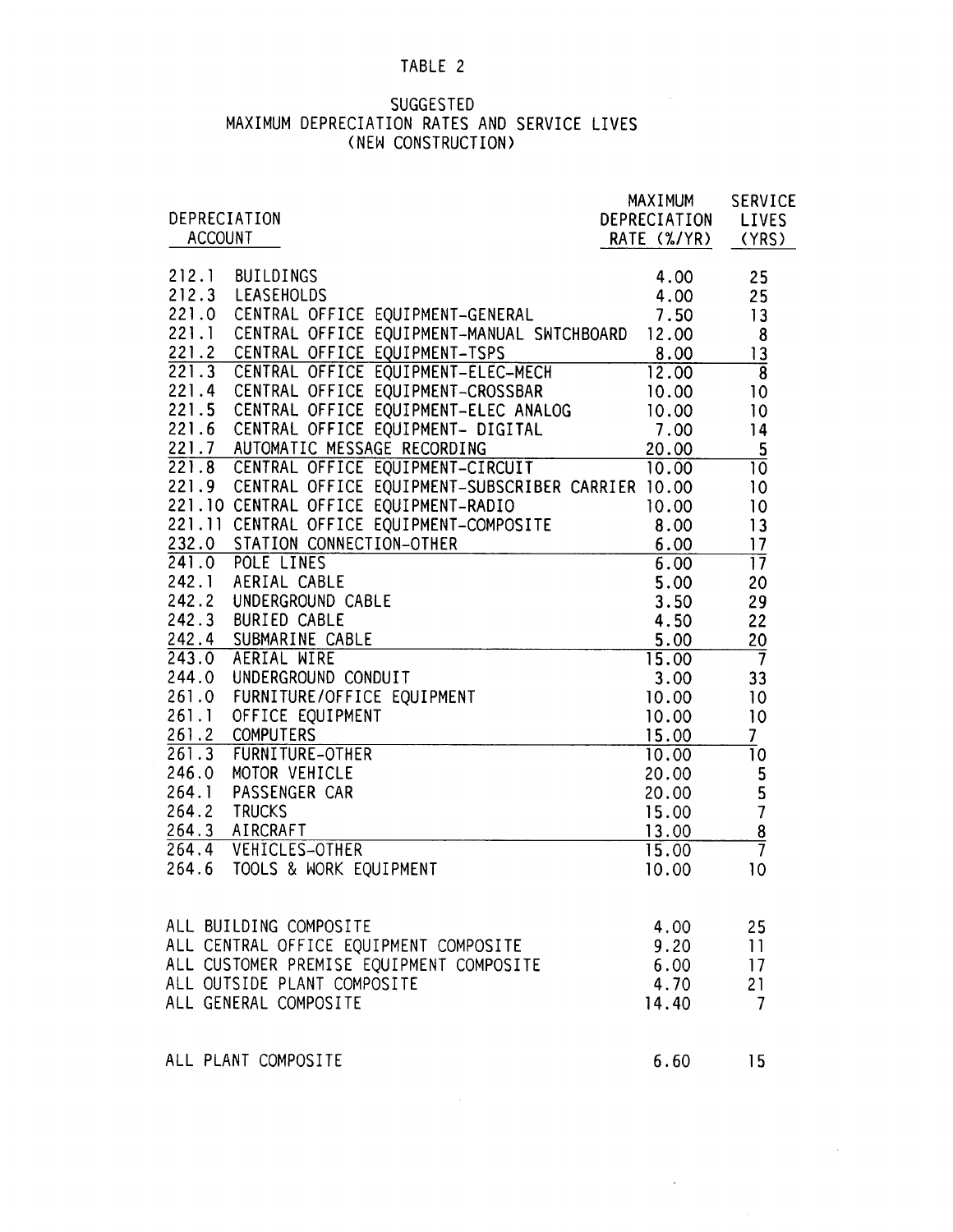# TABLE 3

### COMPOSITE PLANT DEPRECIATION ALL ACCOUNTS -.ALL BORROWERS SURVEY DATA AS OF 1/1/85

| DEPRECIATION<br><b>ACCOUNT</b> |                                  | <b>PLANT</b><br>IN-SERV  | WEIGHT<br><b>FACTOR</b> | WEIGHTED<br><b>PLANT</b>             | <b>DEPRE</b><br>RATE                | <b>WEIGHTED</b><br><b>DEPRE</b> |  |
|--------------------------------|----------------------------------|--------------------------|-------------------------|--------------------------------------|-------------------------------------|---------------------------------|--|
|                                |                                  | <b>BALANCE</b><br>(5000) |                         | IN-SERV<br><b>BALANCE</b><br>(\$000) | $\overline{\langle \gamma \rangle}$ | $\overline{3}$                  |  |
| 212.1                          | <b>BUILDINGS</b>                 | 276828                   | 2.3348                  | 646326                               | 3.06                                | 19751924                        |  |
| 212.3                          | <b>LEASEHOLDS</b>                | 5827                     | 1.6513                  | 9622                                 | 10.38                               | 998718                          |  |
| 221.0                          | COE-GENERAL                      | 236634                   | 4.2084                  | 995859                               | 7.51                                | 74773687                        |  |
| 221.1                          | COE MAN. SWT.                    | 19896                    | 2.2676                  | 45117                                | 7.95                                | 3585280                         |  |
| 221.2                          | COE TSPS                         | 18213                    | 2.1179                  | 38574                                | 8.03                                | 3098146                         |  |
| 221.3                          | COE ELEC-MECH                    | 523655                   | 1.5301                  | 801231                               | 11.95                               | 95781171                        |  |
| 221.4                          | COE CROSSBAR                     | 94325                    | 1.6161                  | 152434                               | 9.47                                | 14436777                        |  |
| 221.5                          | ELEC. ANALOG                     | 19907                    | 4.0352                  | 80328                                | 7.97                                | 6401925                         |  |
| 221.6                          | COE DIGITAL                      | 377477                   | 2.0481                  | 773119                               | 6.08                                | 46982129                        |  |
| 221.7                          | AUTO MSG REC                     | 18119                    | 1.1028                  | 20070                                | 20.42                               | 4097752                         |  |
| 221.8                          | COE CIRCUIT                      | 349448                   | 1.3972                  | 488234                               | 8.77                                | 42837961                        |  |
| 221.9                          | COE SUB CXR                      | 43886                    | 3.8451                  | 168748                               | 9.16                                | 15454064                        |  |
|                                | 221.10 COE RADIO                 | 67463                    | 1.5943                  | 107558                               | 8.51                                | 9151219                         |  |
|                                | 221.11 COE COMPOSITE             | 14303                    | 1.0000                  | 14303                                | 7.67                                | 1096738                         |  |
| 231.1                          | TEL STA APPAR                    | 185895                   | 2.0934                  | 389147                               | 13.28                               | 51684228                        |  |
| 231.2<br>231.3                 | MISC STA APPAR<br>TELETYPE APPAR | 16369                    | 2.3420<br>1.9416        | 38336<br>732                         | 13.59<br>8.74                       | 5208627                         |  |
| 231.4                          | RADIOTELEPHONE                   | 377<br>6778              | 3.0839                  | 20903                                | 11.67                               | 63941<br>2439186                |  |
| 232.0                          | STA CONN OTHER                   | 315028                   | 1.7118                  | 539264                               | 8.79                                | 47382005                        |  |
| 234.1                          | PBX-ELECTONIC                    | 14357                    | 2.1663                  | 31102                                | 20.56                               | 6394188                         |  |
| 234.2                          | PBX-DIGITAL                      | 525                      | 4.7962                  | 2518                                 | 12.62                               | 317805                          |  |
| 234.3                          | <b>PBX-OTHER</b>                 | 42516                    | 1.5128                  | 64317                                | 17.32                               | 11139127                        |  |
| 241.0                          | POLE LINES                       | 164521                   | 1.7003                  | 279739                               | 6.35                                | 17773927                        |  |
| 242.1                          | AERIAL CABLE                     | 580529                   | 1.7364                  | 1008018                              | 4.70                                | 47374336                        |  |
| 242.2                          | <b>UDG CABLE</b>                 | 82526                    | 1.9452                  | 160528                               | 3.30                                | 5304431                         |  |
| 242.3                          | <b>BURIED CABLE</b>              | 2078140                  | 1.8920                  | 3931925                              | 3.97                                | 155948914                       |  |
| 242.4                          | SUBMARINE CABLE                  | 1877                     | 2.4108                  | 4525                                 | 4.32                                | 195422                          |  |
| 243.0                          | AERIAL WIRE                      | 32853                    | 2.1809                  | 71649                                | 14.22                               | 10187087                        |  |
| 244.0                          | UDG CONDUIT                      | 51795                    | 2.2520                  | 116644                               | 2.56                                | 2981649                         |  |
| 261.0                          | FURN/OFC EQUIP                   | 31045                    | 3.0628                  | 95086                                | 8.76                                | 8332865                         |  |
|                                | 261.1 OFFICE EQUIP               | 5538                     | 1.8147                  | 10050                                | 8.24                                | 828461                          |  |
| 261.2                          | <b>COMPUTERS</b>                 | 11585                    | 4.7174                  | 54651                                | 14.03                               | 7668393                         |  |
| 261.3                          | <b>FURN-OTHER</b>                | 2005                     | 1.5566                  | 3121                                 | 10.91                               | 340377                          |  |
| 264.0                          | MOTOR VEHICLE                    | 36523                    | 3.3769                  | 123333                               | 18.26                               | 22519851                        |  |
| 264.1                          | PASSENGER CAR                    | 2974                     | 4.4301                  | 13175                                | 13.88                               | 1828515                         |  |
| 264.2                          | <b>TRUCKS</b>                    | 3887                     | 4.8220                  | 18743                                | 16.94                               | 3175215                         |  |
| 264.3                          | AIRCRAFT                         | 1345                     | 1.8848                  | 2535                                 | 12.27                               | 311133                          |  |
| 264.4                          | <b>VEHICLES-OTHER</b>            | 9007                     | 2.1780                  | 19617                                | 10.26                               | 2013668                         |  |
| 264.6                          | TOOLS & WK EQUIP                 | 30347                    | 2.5233                  | 76574                                | 9.14                                | 6996444                         |  |
|                                | ALL BLD COMPOSITE                | 282655                   | 2.3207                  | 655948                               | 3.16                                | 20750642                        |  |
|                                | ALL COE COMPOSITE                | 1783406                  | 2.0666                  | 3685575                              | 8.62                                | 317696849                       |  |
|                                | ALL CPE COMPOSITE                | 581845                   | 1.8670                  | 1086319                              | 11.47                               | 124629107                       |  |
|                                | ALL OSP COMPOSITE                | 2992241                  | 1.8625                  | 5573028                              | 4.30                                | 239765766                       |  |
|                                | ALL GEN COMPOSITE                | 134256                   | 3.1051                  | 416885                               | 12.96                               | 54014922                        |  |
|                                | ALL PLANT COMPOSITE              | 5774403                  | 1.9773                  | 11417755                             | 6.63                                | 756857286                       |  |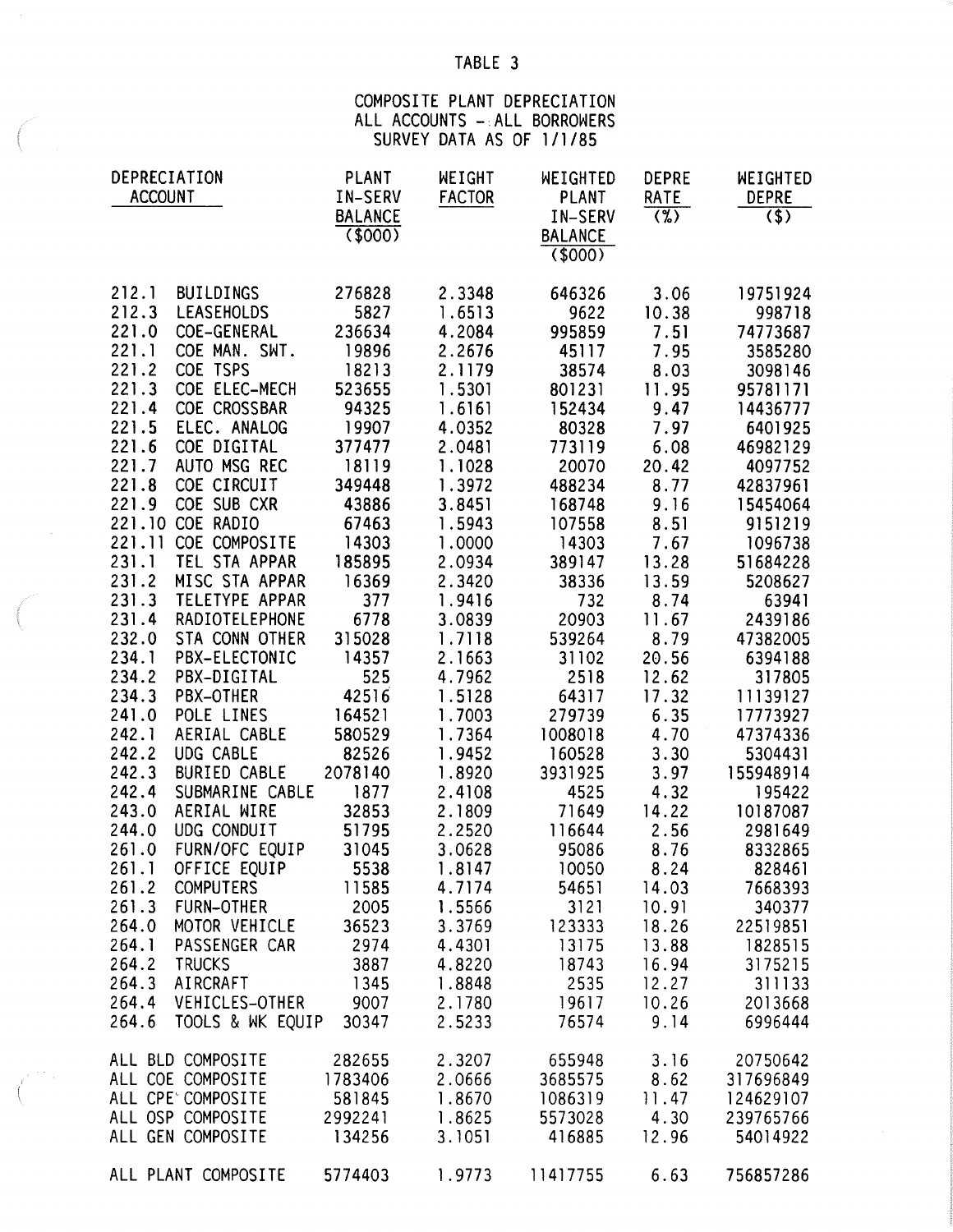### TABLE 4

## AVERAGE ANNUAL MAINTENANCE COSTS\*

| <b>ITEM</b>         | UNITS          | DOLLARS/UNIT  | AS A<br>PERCENT OF<br>INVESTMENT |
|---------------------|----------------|---------------|----------------------------------|
| Buildings & Grounds | Per Location   | N/A           | $2.0 - 4.0$                      |
| Electro-Mech Switch | Per Line       | $$15-$40$     | $6.0 - 8.0$                      |
| SPC Switch          | Per Line       | $$5 - $10$    | $3.0 - 5.0$                      |
| Carrier             | Per Channel    | $$15 - $30$   | $9.0 - 15.0$                     |
| Aerial Cable        | Sheath-Mile    | $$100 - $300$ | $2.0 - 3.5$                      |
| Buried Cable        | Sheath-Mile    | $$40-110$     | $1.5 - 2.5$                      |
| Udg. Cable          | Sheath-Mile    | $$100 - 700$  | $1.0 - 3.5$                      |
| Aerial Wire         | Circuit-Mile   | $$20-$70$     | $5.0 - 8.0$                      |
| Pole Line           | Route-Mile     | N/A           | $1.5 - 3.5$                      |
| Udg. Conduit        | Route-Mile     | $$35-325$     | $0.2 - 1.0$                      |
| Station Connections | Per Station    | $$15-30$      | $10.0 - 15.0$                    |
| Station Apparatus   | Per Station    | $$25-50$      | $15.0 - 20.0$                    |
| Large PBX           | Per Line       | $$50-75$      | $8.0 - 10.0$                     |
| Total Plant         | Rate Base      | N/A           | $5.5 - 6.5$                      |
| Total Plant         | Per Subscriber | $$60-130$     | N/A                              |

\*Note: It is intended that these values are initial guidelines only. The engineer should determine appropriate values from the borrowers records and use those values in the annual cost studies.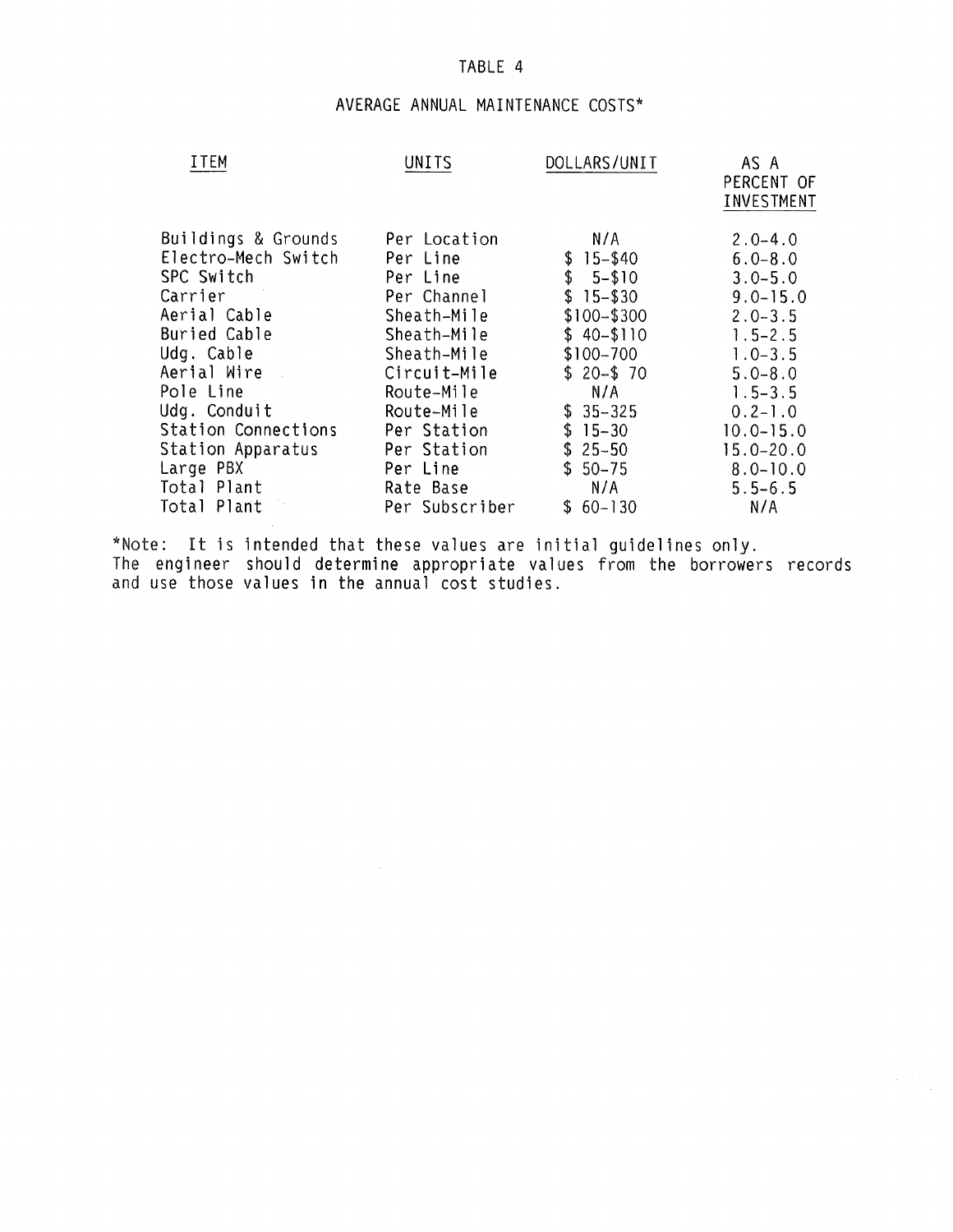